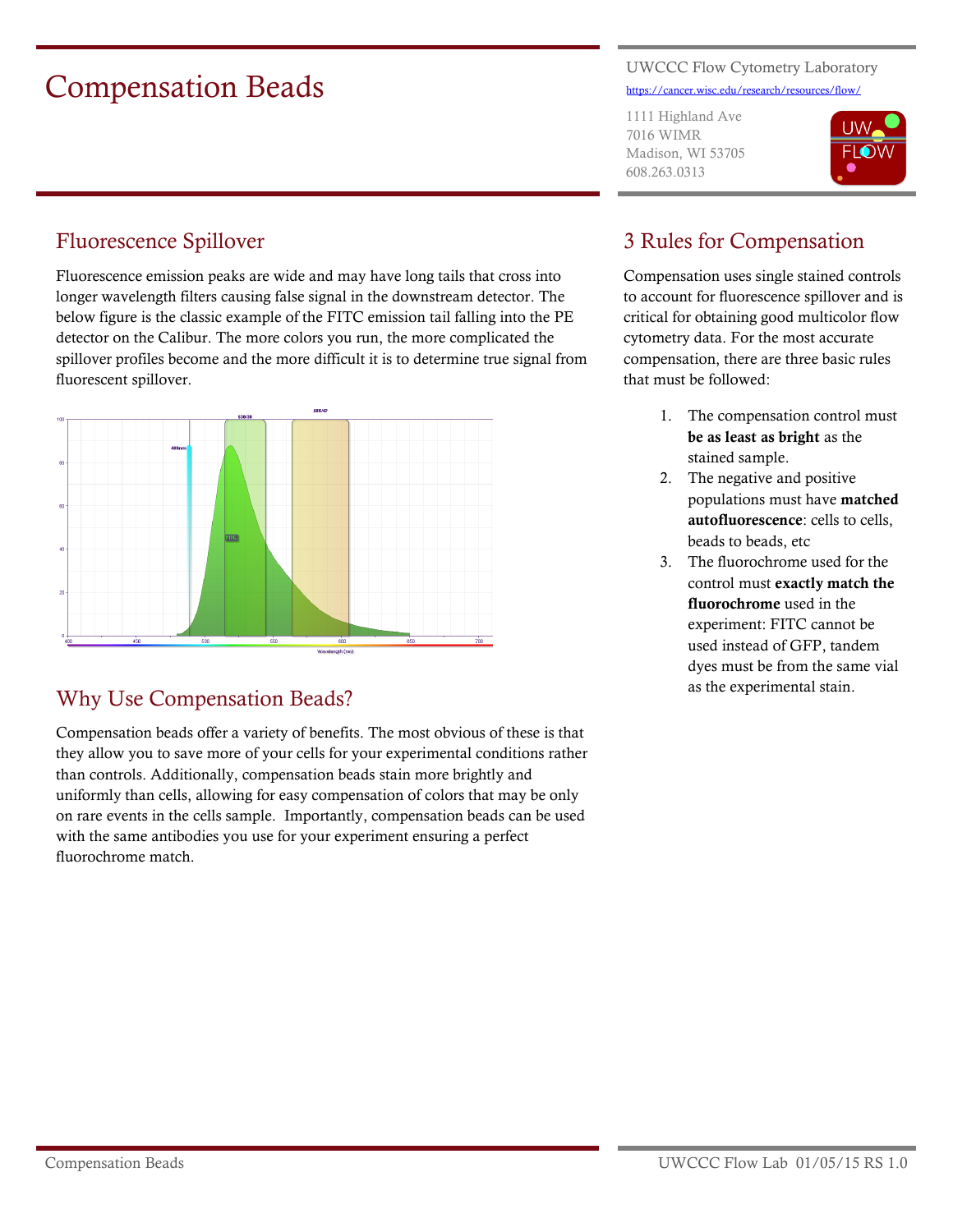#### What Compensation Beads are Available?

Most major suppliers of flow cytometry reagents offer their own compensation beads. The following table is a summary of some of our favorites.

| Catalog<br><b>Number</b> | Vendor             | <b>Name</b>      | <b>Species</b><br>Reactivity<br>(advertised)                                   | <b>Notes</b>                                         |
|--------------------------|--------------------|------------------|--------------------------------------------------------------------------------|------------------------------------------------------|
| 552843                   | <b>BD</b>          | <b>CompBeads</b> | Anti-Mouse <sub>K</sub>                                                        |                                                      |
| 552844                   | <b>BD</b>          | CompBeads        | Anti-rat $\kappa$                                                              |                                                      |
| 552845                   | <b>BD</b>          | CompBeads        | Anti-<br>rat/hamster $\kappa$                                                  |                                                      |
| 560497                   | <b>BD</b>          | CompBeads Plus   | Anti-Mouse <sub>K</sub>                                                        | Very Bright                                          |
| 560499                   | <b>BD</b>          | CompBeads Plus   | Anti-rat $\kappa$                                                              |                                                      |
| 01-1111-42               | eBioscience        | <u>OneComp</u>   | Anti-Mouse κ,<br>anti-rat $\kappa$ , anti-<br>Syrian/Armenian<br>hamster       | Not good<br>with violet-<br>excited<br>fluorochromes |
| 01-2222-42               | eBioscience        | <u>UltraComp</u> | Anti-Mouse κ,<br>anti-rat K, anti-<br>Syrian/Armenian<br>hamster               | Have also<br>shown some<br>rabbit binding            |
| B22804                   | Beckman<br>Coulter | VersaComp        | Anti-Mouse, anti-<br>rat, anti-<br>Syrian/Armenian<br>hamster, anti-<br>rabbit | Low<br>resolution<br>with some<br>antibodies         |

# Compensation with a Live/Dead Dye or Mismatched Autofluorescence

Compensation beads are not designed to bind live/dead dyes. To properly compensate these dyes, you can buy special amine-reactive beads for use with fixable live/dead or use single-stained cells. Either way you choose, you will have one compensation control with a different background autofluorescence. Rather than violating Compensation Rule 2, the Diva software is set up to handle this with the addition of an extra gate. When running compensation controls, the software automatically generates a P1 gate to identify a population in a plot of forward vs side scatter and a P2 interval gate on the positive histogram. Generally, the software uses the data in the unstained tube for a negative control, but this can be over-ridden by the addition of a P3 interval gate on the negative population in each compensation tube. If the negative P3 gate is defined in all samples, a universal negative does not need to be acquired at all. See the illustrations on the next page of P3 gates drawn to identify negative populations for beads and cells. If you have only one compensation sample that differs from the others, you can draw a P3 gate on the outlier and collect a universal negative for the others rather than drawing P3 on each sample.

# How do Compensation Beads Work?

Compensation beads are small particles (typically polystyrene) that are pre-coated with antibodies recognizing species-specific antibody light chains. Special care must be taken to ensure that the compensation beads you choose will bind to the species in which your fluorochromeconjugated antibody was raised.



# Preparing Compensation Beads

In a 5 mL flow tube, add the same volume of your antibody as you use for your stain. Add one drop of positive comp beads and one drop of negative comp beads, or one drop of the all-in-one comp beads. Gently vortex the tubes and allow them to sit for a few minutes, then add  $\sim$ 300 µL of PBS or flow wash buffer and they're ready to go. In our experience, comp beads do not need to be washed.